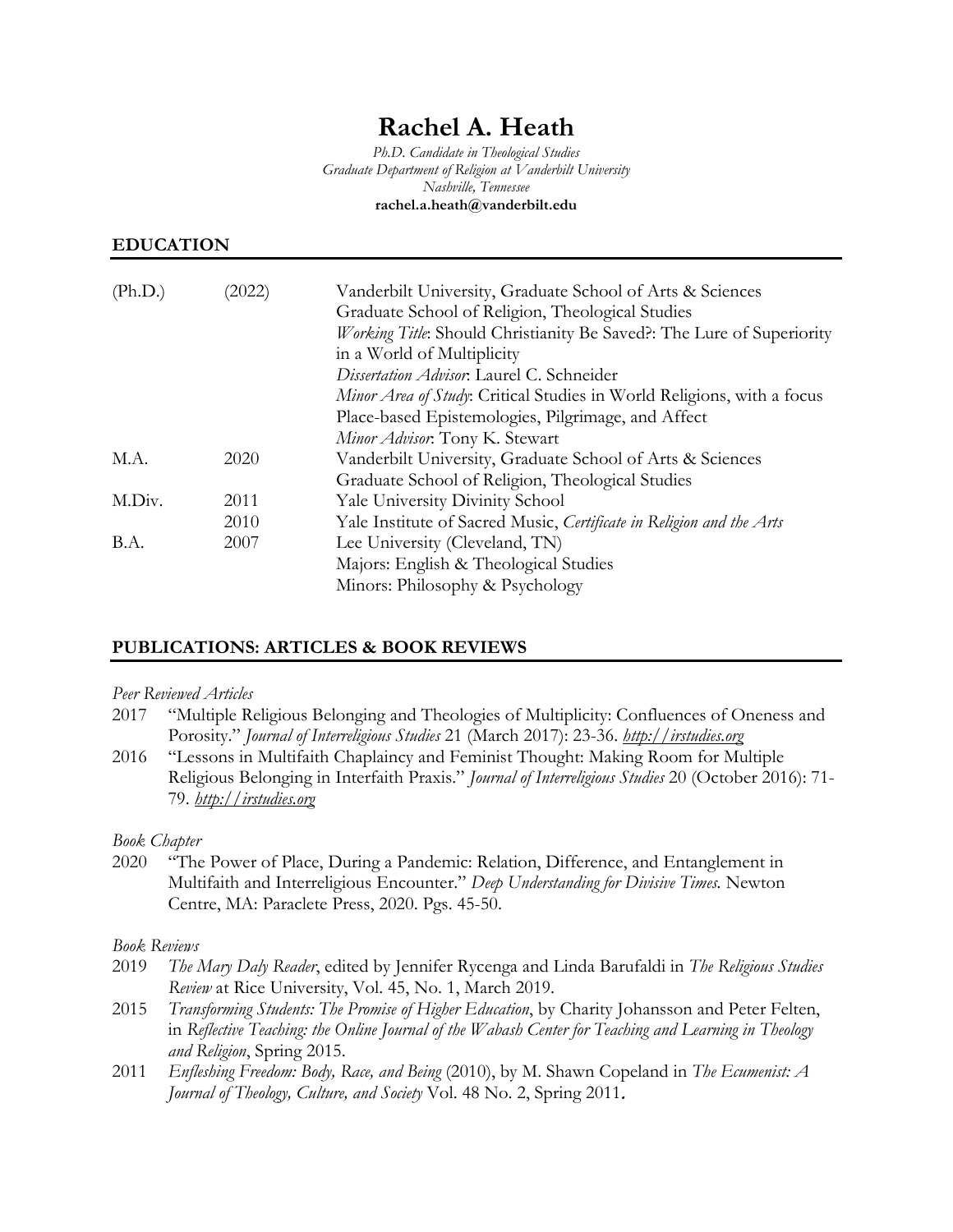# **INVITED PRESENTATIONS**

- 2021 Martin Marty Center at the University of Chicago & Interfaith Youth Core Typologies of Interfaith Education, panelist "The View from Emerging Scholars" https://divinity.uchicago.edu/martin-marty-center/conferences-and-events/typologies
- 2019 Elon University (Burlington, NC), Ripple Conference, panelist and guest speaker "Current Horizons in Interfaith Engagement: Imagining New Narratives, Embodying Multiple Identities"

# **ACADEMIC PRESENTATIONS**

| 2020 | Paper Presentation, American Academy of Religion Annual Meeting (virtual), Interfaith<br>and Interreligious Studies Program Unit, Decolonizing and Resetting the Interfaith Table:<br>"Decentered Inclusivity: The Limits and Possibilities of Multifaith Work in College and<br>University Chaplaincies" |
|------|-----------------------------------------------------------------------------------------------------------------------------------------------------------------------------------------------------------------------------------------------------------------------------------------------------------|
| 2019 | Paper Presentation, American Academy of Religion Annual Meeting (San Diego, CA),<br>Exploratory Session: Mary Daly: Contributions and Controversies<br>"Mary Daly, Process Thought, and Creative Ontologies"                                                                                              |
|      | Paper Presentation, American Academy of Religion Annual Meeting (San Diego, CA),                                                                                                                                                                                                                          |
|      | Lesbian-Feminisms in Religion Program Unit, Audre Lorde: Lesbian-Feminist, Theo-Poetics<br>"Audre Lorde: The Place of Difference in the Poetics of a Life"                                                                                                                                                |
|      | Panelist, Association for Interreligious and Interfaith Studies annual meeting (San Diego,                                                                                                                                                                                                                |
|      | CA)                                                                                                                                                                                                                                                                                                       |
|      | "Emerging Scholars in Interfaith Studies"                                                                                                                                                                                                                                                                 |
| 2018 | Panelist, Parliament of the World's Religions (Toronto, Canada),                                                                                                                                                                                                                                          |
|      | "The Multifaith Imperative: Educating Next Generation Religious Leaders"                                                                                                                                                                                                                                  |
| 2018 | Paper Presentation, International Karl Barth Conference hosted by the Center for Barth                                                                                                                                                                                                                    |
|      | Studies at Princeton Theological Seminary and Stellenbosch University (Stellenbosch, South                                                                                                                                                                                                                |
|      | Africa),                                                                                                                                                                                                                                                                                                  |
|      | "The Right Side of History: Barth's Wholly Other God, Queer Theory, and Movements for                                                                                                                                                                                                                     |
|      | Social Justice in the Here and Now"                                                                                                                                                                                                                                                                       |
| 2016 | Paper Presentation, American Academy of Religion Annual Meeting (San Antonio, TX),<br>Interfaith and Interreligious Studies Group,                                                                                                                                                                        |
|      | "Multiple Religious Belonging and Theologies of Multiplicity: Queer Thoughts on Religious                                                                                                                                                                                                                 |
|      | Identities and Privilege"                                                                                                                                                                                                                                                                                 |
| 2015 | Panelist, American Academy of Religion Annual Meeting (Atlanta, GA), Interfaith and                                                                                                                                                                                                                       |
|      | Interreligious Studies Group, Session: Religious Pluralism and                                                                                                                                                                                                                                            |
|      | Feminist/Womanist/Mujerista Theologies                                                                                                                                                                                                                                                                    |
|      | "Indecent Possibilities: Feminist Theology, Queer Identities, and Interfaith Praxis"                                                                                                                                                                                                                      |
| 2015 | Respondent, Alternative Epistemologies Workshop at the University of Chicago, April<br>2015                                                                                                                                                                                                               |
|      | "What Have the Politics of Monotheism to do with Democracy?" (Bruce Woll)                                                                                                                                                                                                                                 |
|      |                                                                                                                                                                                                                                                                                                           |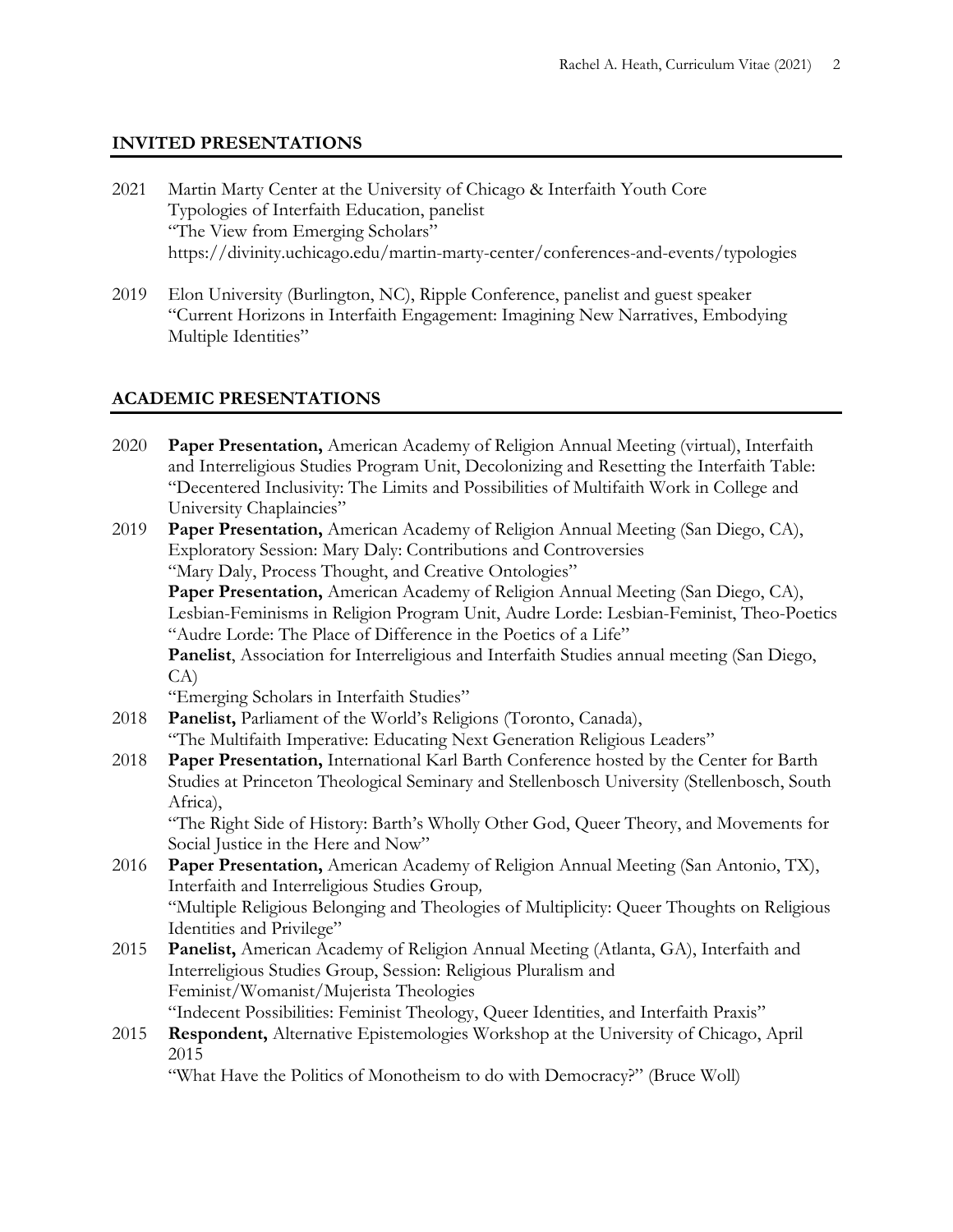- 2015 **Presenter,** Alternative Epistemologies Workshop at the University of Chicago, Council for Advanced Studies, May 2015 "Is 'Interfaith' Inherently Patriarchal?"
- 2014 **Presenter,** UChicago 101s at the University of Chicago Divinity School, March 2014 "Feminist Christian Theology 101"
- 2011 **Colloquium Presentation,** Yale Institute of Sacred Music, March 2010 "Song as Symbol: Imagining Reconciliation Through Music and Theology in Post-Apartheid South Africa"

# **OTHER MEDIA**

| 2020 | Honeybear Speaks Podcast, interview                                                    |
|------|----------------------------------------------------------------------------------------|
|      | "Running with the Judge"                                                               |
|      | https://soundcloud.com/user-541980230/honey-bear-speaks-episode-108-running-with-      |
|      | the-judge?fbclid=IwAR2Yj7cpkIvjWK-                                                     |
|      | Nqyg0BUwq8jeCoADN8zT78zz3LavasvY7Qp2C98kXC-8                                           |
| 2013 | Interfaith Observer (electronic journal)                                               |
|      | Contributor, "Cultivating and Transforming the Next Generation of Interfaith Leaders," |
|      | http://www.theinterfaithobserver.org/journal-articles/2013/3/15/cultivating-the-next-  |
|      | generation-of-interfaith-leaders.html                                                  |

2010 **State of Formation: online forum for emerging ethical and religious leaders** Contributing Scholar (2010– 2011) https://stateofformation.org/author/rachel-a-heath/

# **TEACHING EXPERIENCE**

| Spring 2021           | <b>Teaching Assistant, Queer Theologies</b>                                |
|-----------------------|----------------------------------------------------------------------------|
|                       | Vanderbilt Divinity School                                                 |
|                       | Professor Laurel C. Schneider                                              |
| <b>Fall 2020</b>      | <b>Teaching Assistant, Foundations of Theological Education</b>            |
|                       | Digital Content                                                            |
|                       | Vanderbilt Divinity School                                                 |
|                       | Professors Trudy Hawkins-Stringer, Stacey Floyd-Thomas, Juan Floyd-Thomas, |
|                       | and Graham Reside                                                          |
| Fall 2019-Spring 2020 | <b>Teaching Assistant, Supervised Ministry Seminar</b>                     |
|                       | Vanderbilt Divinity School                                                 |
|                       | Viki Matson, Director of Field Education and Assistant Professor of the    |
|                       | Practice of Ministry                                                       |
| Fall 2017             | <b>Teaching Assistant, Encountering Religious Diversity</b>                |
|                       | Vanderbilt University                                                      |
|                       | Tony K. Stewart, Chair of Religious Studies                                |
| Fall 2015-Spring 2016 | Guest Facilitator, Practicum for Field Education                           |
|                       | University of Chicago Divinity School                                      |
|                       | Wesley Sun, Director of Field Education and Community Engagement           |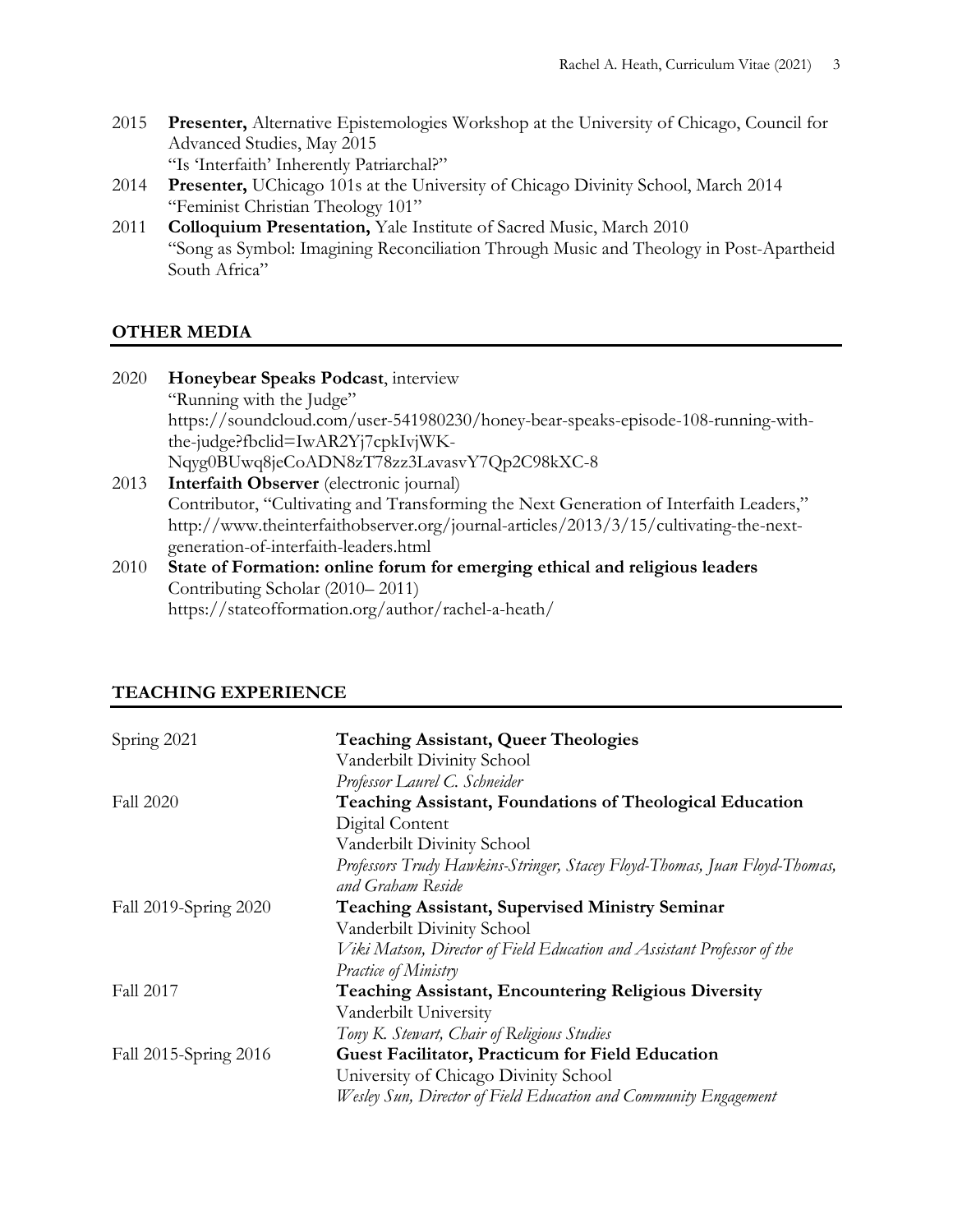# Spring 2011 **Teaching Fellow, Modern Christian Thought** Yale University *Shannon Craigo-Snell, Assistant Professor in Religious Studies*

# **OTHER SPEAKING ENGAGEMENTS**

- 2018 **Guest Speaker,** St. Augustine's Episcopal Chaplaincy at Vanderbilt, Lenten Series, March 2018
- 2016 **Guest Speaker**, "Queering Open Space(s)," Open Space at the University of Chicago Divinity School, May 2016
- 2015 **Guest Speaker,** "Dialectical Tensions and Interfaith Relations: Or, Are We All Supposed to Just 'Get Along' with Each Other?", Brent House Episcopal Chaplaincy at the University of Chicago, October 2015
- 2015 **Co-facilitator,** "Active Listening," Social Change Student Leadership Retreat at the University of Chicago, May 2015
- 2014 **Speaker,** "Interfaith Student Leadership Development", Spiritual Life Council Retreat, Spiritual Life Office at the University of Chicago, October 2014
- 2014 **Co-facilitator**, "Community Service and Diverse Religious Traditions," University Community Service Center at the University of Chicago, February 2014
- 2013 **Spiritual Address,** "The Nature of Things," Rockefeller Chapel at the University of Chicago, July 2013

# **ACADEMIC INVOLVEMENT (RECENT & PROFESSIONAL)**

|                 | 2019-present Journal of Interreligious Studies, Board of Advisors               |
|-----------------|---------------------------------------------------------------------------------|
| $2018$ -present | Lesbian-Feminisms in Religion Program Unit, Steering Committee, American        |
|                 | Academy of Religion                                                             |
| $2018$ -present | Association for Interfaith/Interreligious Studies, Leadership Council,          |
|                 | Emerging Scholars Initiative, Spring 2018-present                               |
| 2018-2019       | Search Committee for the Dean of Religious Life and Chaplain to the             |
|                 | University, Vanderbilt University                                               |
| 2018            | <b>Peer Reviewer,</b> South Asia: Journal of South Asian Studies                |
| 2018-present    | Peer Reviewer, Journal of Interreligious Studies                                |
| 2017-2019       | Religious Affairs Committee, Appointed Member, Vanderbilt University            |
| 2016-present    | Research Assistant for Theological Studies, Vanderbilt University               |
|                 | Laurel Schneider, 2016-present                                                  |
|                 | Ellen Armour, 2017                                                              |
| 2016            | Multifaith Working Group Co-Facilitator, University of Chicago Divinity School, |
|                 | student and faculty curriculum review project (April-June 2016)                 |
| 2015-2017       | National Association of College and University Chaplains (NACUC) Executive      |
|                 | Committee, New Member Representative                                            |
| 2015-2016       | Supervisory Committee Member for Nora Zaki (M.Div. '17, Muslim tradition,       |
|                 | University of Chicago Divinity School)                                          |
| 2014-2015       | University Committee for Religious Affairs (UCRA), Chicago-Area Colleges and    |
|                 | Universities, Executive Committee                                               |